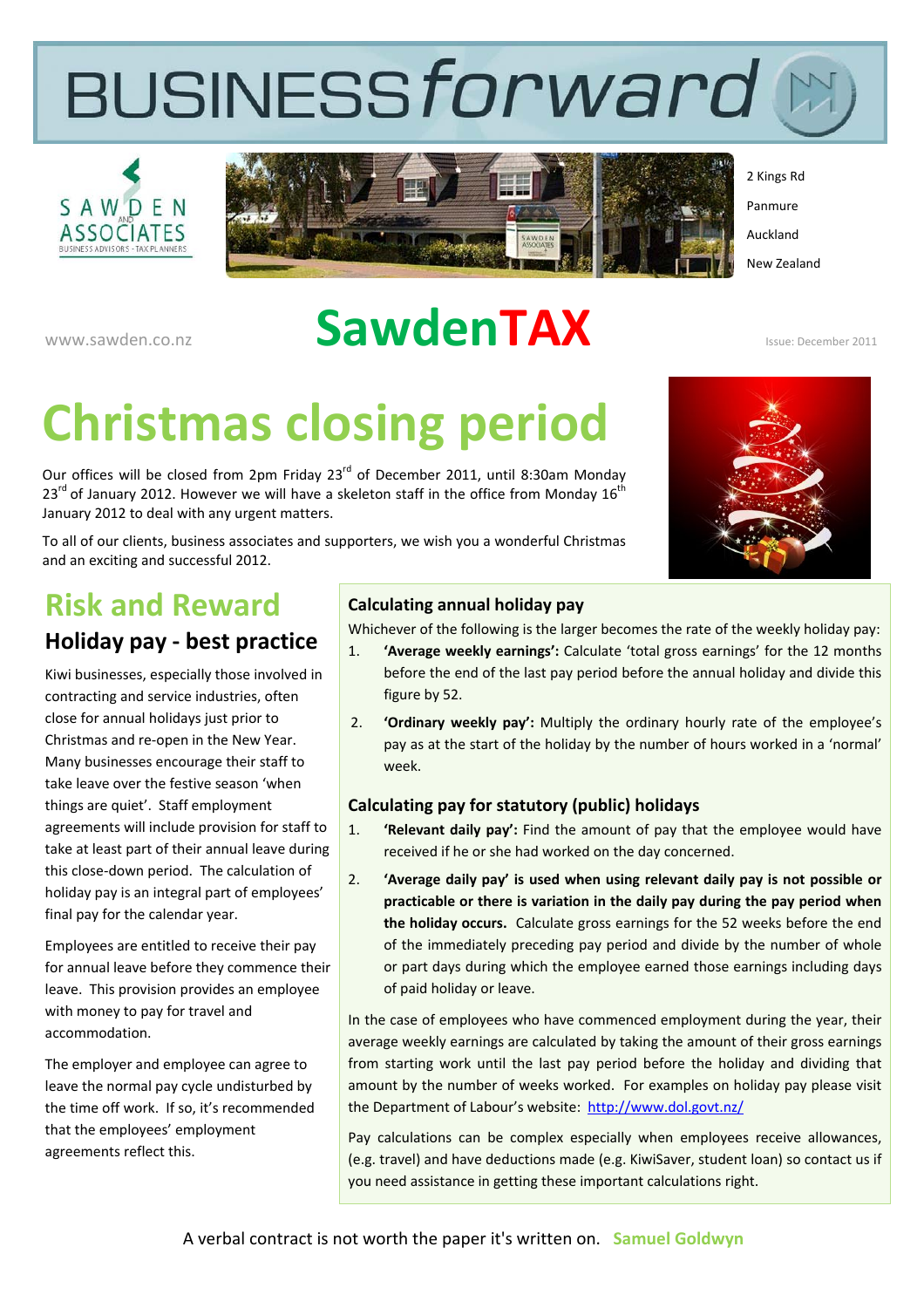

- Empty your recycle bin!
- Check that all necessary updates have been installed
- Is it time to look at upgrading to Microsoft Office 2010 or 365...?
- Update your security passwords!
- Double check your antivirus protection is up to date and won't expire while you're on holiday

#### **Year end computer detox!**

By December most computers are feeling the effects of over‐ indulging. Perhaps not on Christmas wine and chocolate but as the result of viruses, document hoarding and other accumulative hangovers. Detox your computer to get it working faster, safer and more efficiently.

- Clean it. Literally. You'll be amazed what appears when you tip that keyboard upside down (only use anti‐static wipes or a soft brush. NOT water!)
- Remove clutter, delete unwanted documents off the desktop and tidy up your folder structure
- Remove any programs that are no longer required
- Make sure your firewall is active
- Perform a last minute virus scan ‐ check out Spybot Search & Destroy
- Perform a disk cleanup and disk defragmentation (set this to run overnight as it may take several hours)
- Perform routine backups of all files and settings
- Archive files offsite

Computer systems vary. If you use an external IT provider to manage your computer requirements then liaise with them as to what they have planned and what you can carry out yourself.

And remember... your computer needs a holiday too - make sure to shut down and turn off before you leave the office!

#### **Tax Talk**

#### **Let us entertain you**

Let's look at the tax treatment of saying thanks to customers and staff typically with gifts, wining and dining.

Inland Revenue's IR268 guide gives the following examples of where entertainment expenses are 50% deductible:

- Taking customers, suppliers and business associates out for dinner or putting on a function for them
- The traditional Christmas party for staff
- Shouting customers, suppliers and staff to an event, e.g. a rugby game or a show
- **Taking them on a jaunt in your launch (running/hireage costs and** food and alcohol)
- Giving them the use of your bach or time share apartment as a thank you gesture (the occupancy costs)

We've been asked 'why only 50% deductible?' Apparently it's because we get some personal enjoyment or benefit from quaffing a wine and tucking into a steak (too right!).

In lieu of a Christmas party you may give your employees restaurant vouchers to use at their discretion. This cost is fully deductible but is subject to fringe benefit tax (FBT), although there is an exemption of \$300 per employee per quarter (a maximum exemption can apply).

The same treatment applies to staff gifts, again fully deductible but subject to FBT under the 'other benefits' category.

As a thank you gesture many firms give their customers gifts during the festive season. The cost of the gifts is fully tax deductible as marketing and promotion expenditure.



Many firms pay their staff a Christmas cash bonus. These payments are classed as 'extra emoluments' and are fully deductible but have PAYE deducted at the employee's marginal tax rate e.g. 33% if earning over \$70,000 per annum.

If in doubt about where you stand tax deductibility‐wise with your generosity to customers and staff, check with us and we'll help you get it right.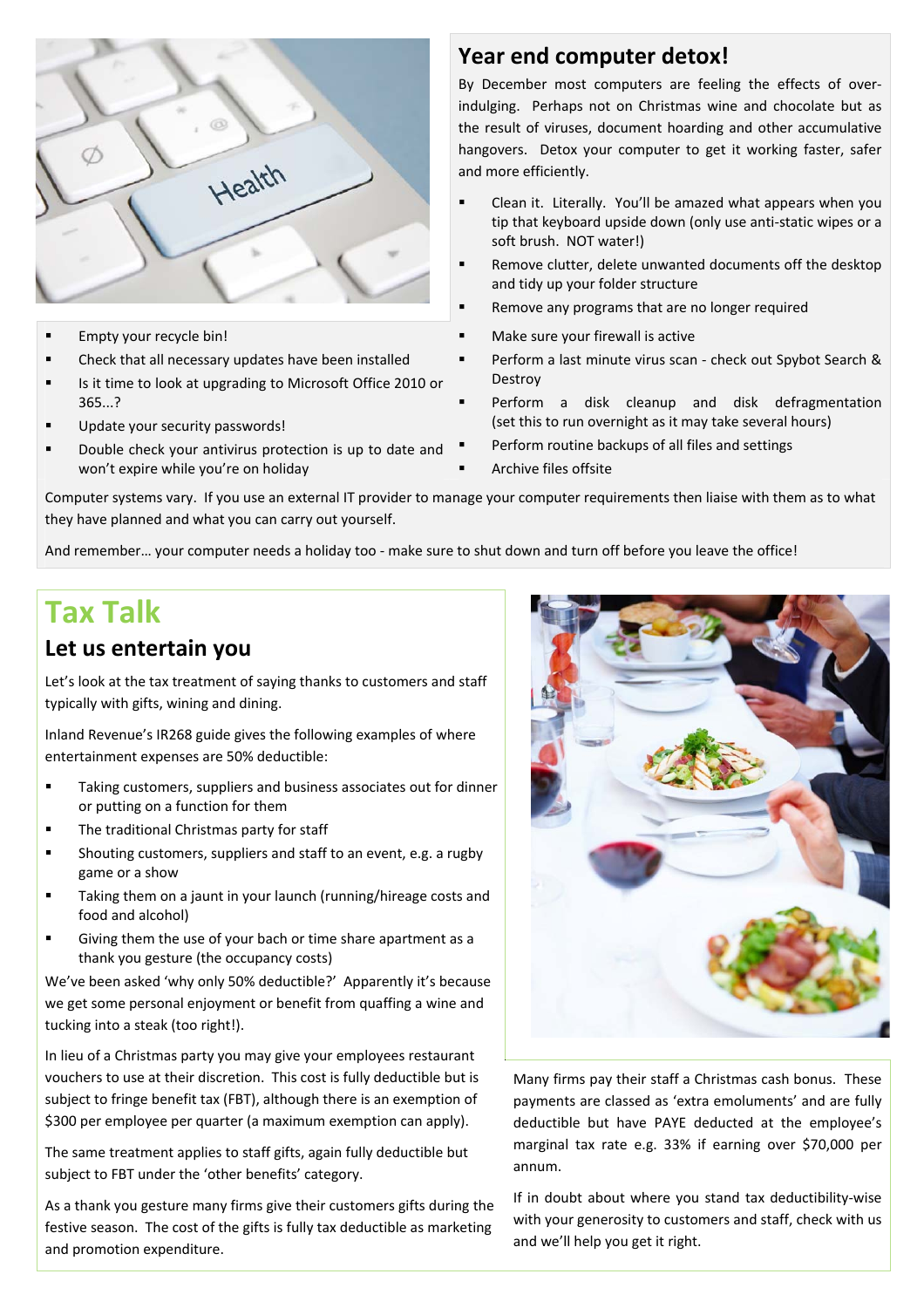#### **Book out your bach: avoid the tax headache**

Recent years have seen a surge in popularity in the short‐stay rental of holiday homes. The internet has made it easier to list, book and review baches and cribs which are available when owners aren't in residence.

Inland Revenue have recently issued a paper proposing new rules on mixed‐use assets (including holiday homes) where there is a mixture of business and personal use, with revised criteria that should be adhered to when booking out the bach. But until the rules are formally changed, the current policies still apply.

Firstly, it's vital that your intentions are bona fide. You must market the holiday home in a commercial manner such as setting up and using a website for the property, registering the property with a reputable holiday home website or listing the property for short stay rental with local real estate agencies. These efforts cannot be seen to be 'token', you

should be accepting offers from suitable renters.

Secondly, your own (plus family and friends') use of the property must be diarised so you can determine the days in a year that the property was available for renting out.

If the property is owned by an individual or a family trust the expenses relating to the property including the utilities (power, rates, insurance), maintenance and interest on debt will be apportioned according to the number of days in a year the house was available for rent.

There are GST issues too. Short stay accommodation is a taxable supply for GST purposes so if the annual rent you are receiving exceeds \$60,000, the owning entity (individual, partnership, company or trust) is required to register for GST and return GST on the outputs (rent) and inputs (expenses and improvements) made and received.



This threshold may seem high but some do have more than one holiday home in the same entity! This threshold includes the market value of free or cheap use of the bach by persons associated to the owner.

The value of the property becomes a taxable supply when registration occurs and when the property is sold or the entity deregistered. Both the income tax and GST issues can be quite tricky so we recommend consulting us to make sure all the tax bases are covered correctly.

#### **Business Perspective**

#### **'Tis the season to be jolly!**

It's officially the silly season and you're probably faced with the dilemma of how to reward your team for their year's efforts. 2011 hasn't been easy but there are ways to make your team feel appreciated and boost job satisfaction without haemorrhaging cash.

**Remember** - It's not what you do but how you do it. Nothing beats the gift of giving.

#### **Fun and fresh present ideas:**

- A voucher for The Nile NZ's biggest online book store
- **Magazine subscriptions**
- Get photos printed onto photo blocks or create a calendar online
- Send the girls off for a manicure
- Make your own gift baskets
- Secret Santa cheesy but fun, and cheap!
- Make vouchers for an afternoon off to be used in December
- Hit Trade Me and source some retro desk ornaments, or wall hangings
- Organise a masseuse with a mobile massage table and treat everyone to a half hour de‐stress
- Check out www.mrvintage.co.nz for hilarious T‐shirts to suit everyone



**Frugal ways to treat the team and boost morale:**

- **•** Don't be a Grinch, a few decorations and a tree brighten the season spirit
- **Take the team to a local walking track and enjoy the sights**
- **•** Organise a picnic at the beach
- Borrow a boat and head out fishing
- Arrange a potluck BBQ at your house
- Have you ever played a round of bowls?
- Take the team wine tasting at a local winery
- **Surprise the crew with Friday sushi or pizza**